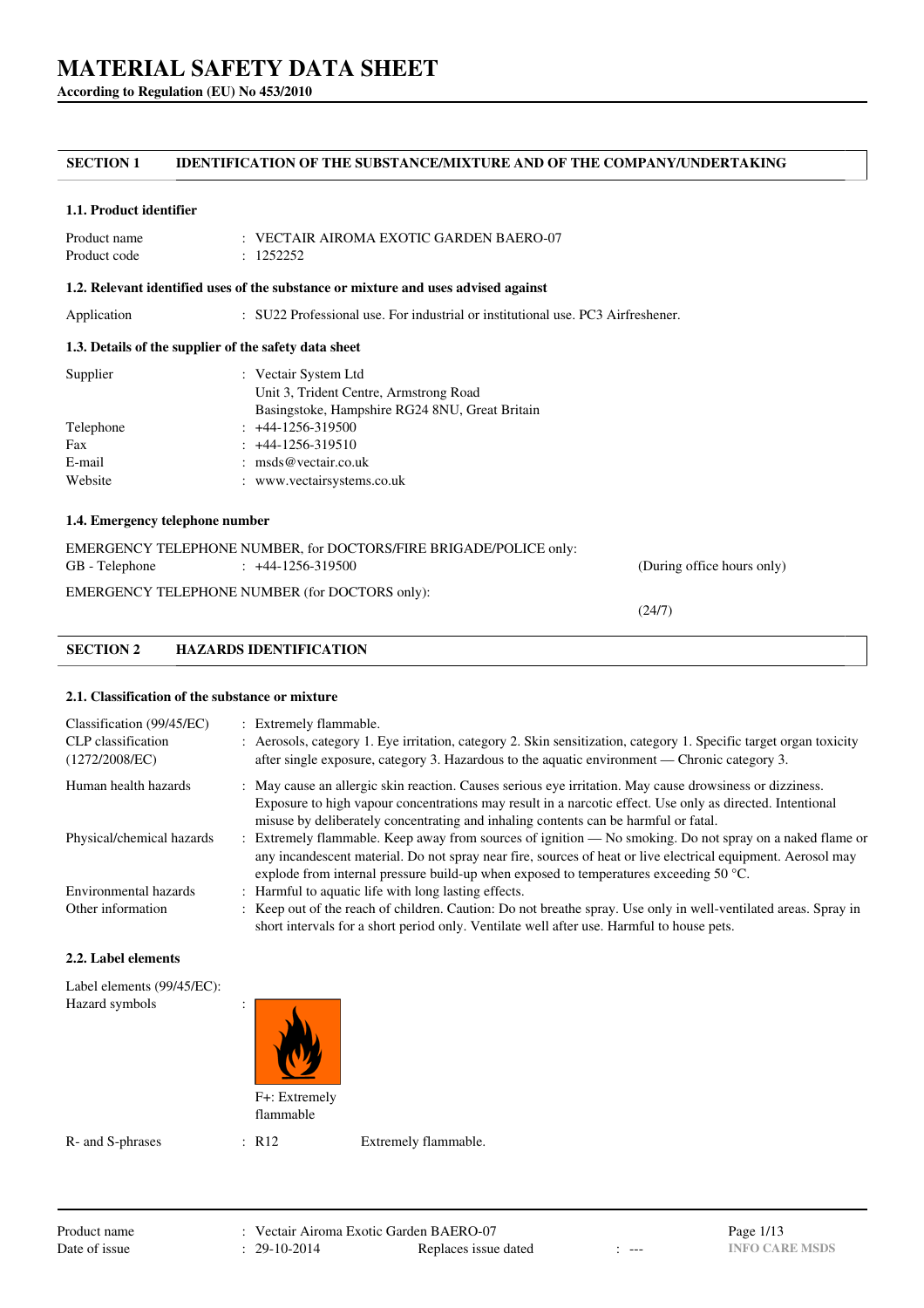**According to Regulation (EU) No 453/2010**

|                                                                         | S <sub>2</sub><br>S <sub>16</sub><br>S <sub>23</sub> Aerosol<br>S51                                                                                                      | Keep out of the reach of children.<br>Keep away from sources of ignition — No smoking.<br>Do not breathe spray.<br>Use only in well-ventilated areas.                                                                                                                                                                                                                                                                                                                                                                                                                                                                                                                                                                                                                                                       |
|-------------------------------------------------------------------------|--------------------------------------------------------------------------------------------------------------------------------------------------------------------------|-------------------------------------------------------------------------------------------------------------------------------------------------------------------------------------------------------------------------------------------------------------------------------------------------------------------------------------------------------------------------------------------------------------------------------------------------------------------------------------------------------------------------------------------------------------------------------------------------------------------------------------------------------------------------------------------------------------------------------------------------------------------------------------------------------------|
| Additional labelling                                                    |                                                                                                                                                                          | : Important: Pressurized container; protect from sunlight and do not expose to temperatures exceeding $50^{\circ}$ C.<br>Do not pierce or burn, even after use. Do not spray on a naked flame or any incandescent material.                                                                                                                                                                                                                                                                                                                                                                                                                                                                                                                                                                                 |
| Label elements (1272/2008/EC):                                          |                                                                                                                                                                          |                                                                                                                                                                                                                                                                                                                                                                                                                                                                                                                                                                                                                                                                                                                                                                                                             |
| Hazard pictograms                                                       |                                                                                                                                                                          |                                                                                                                                                                                                                                                                                                                                                                                                                                                                                                                                                                                                                                                                                                                                                                                                             |
| Signal word                                                             | : Danger                                                                                                                                                                 |                                                                                                                                                                                                                                                                                                                                                                                                                                                                                                                                                                                                                                                                                                                                                                                                             |
| H- and P-phrases<br>Additional labelling (99/45/EC and/or 1272/2008/EC) | : H222<br>H <sub>229</sub><br>H317<br>H412<br>P <sub>251</sub><br>P410+P412<br>P <sub>210</sub><br>P <sub>211</sub><br>P280 gloves<br>P333+P313<br>$P362 + P364$<br>P501 | Extremely flammable aerosol.<br>Pressurised container: May burst if heated.<br>May cause an allergic skin reaction.<br>Harmful to aquatic life with long lasting effects.<br>Do not pierce or burn, even after use.<br>Protect from sunlight. Do not expose to temperatures exceeding 50 °C/122 °F.<br>Keep away from heat, hot surfaces, sparks, open flames and other ignition sources. No<br>smoking.<br>Do not spray on an open flame or other ignition source.<br>Wear protective gloves.<br>If skin irritation or rash occurs: Get medical advice/attention.<br>Take off contaminated clothing and wash it before reuse.<br>Dispose of contents/container to an official chemical waste depot.<br>: Where the mixture is labelled in accordance with Regulation (EC) No 1272/2008 (CLP) the packaging |
|                                                                         |                                                                                                                                                                          | shall (also) carry the text: Contains: Propan-2-ol ; Piperonal ; Cis-4-(isopropyl)cyclohexanemethanol ;<br>Pentadecan-15-olide; Alpha-methyl-1,3-benzodioxole-5-propionaldehyde; Coumarin; Butylphenyl<br>methylpropional ; alpha-Hexylcinnamaldehyde ; 3-p-Cumenyl-2-methylpropionaldehyde ; Balsams, Peru.<br>: 6 % of the mixture consists of ingredient(s) of unknown acute inhalation toxicity.                                                                                                                                                                                                                                                                                                                                                                                                        |
| 2.3. Other hazards                                                      |                                                                                                                                                                          |                                                                                                                                                                                                                                                                                                                                                                                                                                                                                                                                                                                                                                                                                                                                                                                                             |
| Other information                                                       | exceed 125 ml.                                                                                                                                                           | : The classification of this product is based on the non-aerosolised form of the mixture (on basis of section<br>1.1.3.7. of Regulation (EC) No 1272/2008). Does not contain PBT or vPvB substances in concentrations<br>higher than 0,1%. The product does not need to carry all label elements required by Article 17 of Regulation<br>(EC) No 1272/2008 on the basis of Annex I, point 1.5.2.1. Exemption for packages where the contents do not                                                                                                                                                                                                                                                                                                                                                         |

# **SECTION 3 COMPOSITION / INFORMATION ON INGREDIENTS**

## **3.2. Mixtures**

Product description : Mixture.

| Information on hazardous substances: |                                 |                |                 |         |           |
|--------------------------------------|---------------------------------|----------------|-----------------|---------|-----------|
| Substance name                       | Concentration<br>$(w/w)$ $(\%)$ | CAS nr.        | EC number       | Symbols | R-phrases |
| Isobutane                            | 25 - 50                         | $175 - 28 - 5$ | 200-857-2       |         |           |
| Ethanol                              | $10 - 520$                      | $64 - 17 - 5$  | 200-578-6       |         |           |
| Propane                              | $10 - 20$                       | 74-98-6        | 200-827-9       |         | 12        |
| Propan-2-ol                          | $5 - 10$                        | $67-63-0$      | 200-661-7       | F: Xi   | 11-36-67  |
| Propyleneglycol                      | $5 - 10$                        | $157 - 55 - 6$ | $200 - 338 - 0$ |         |           |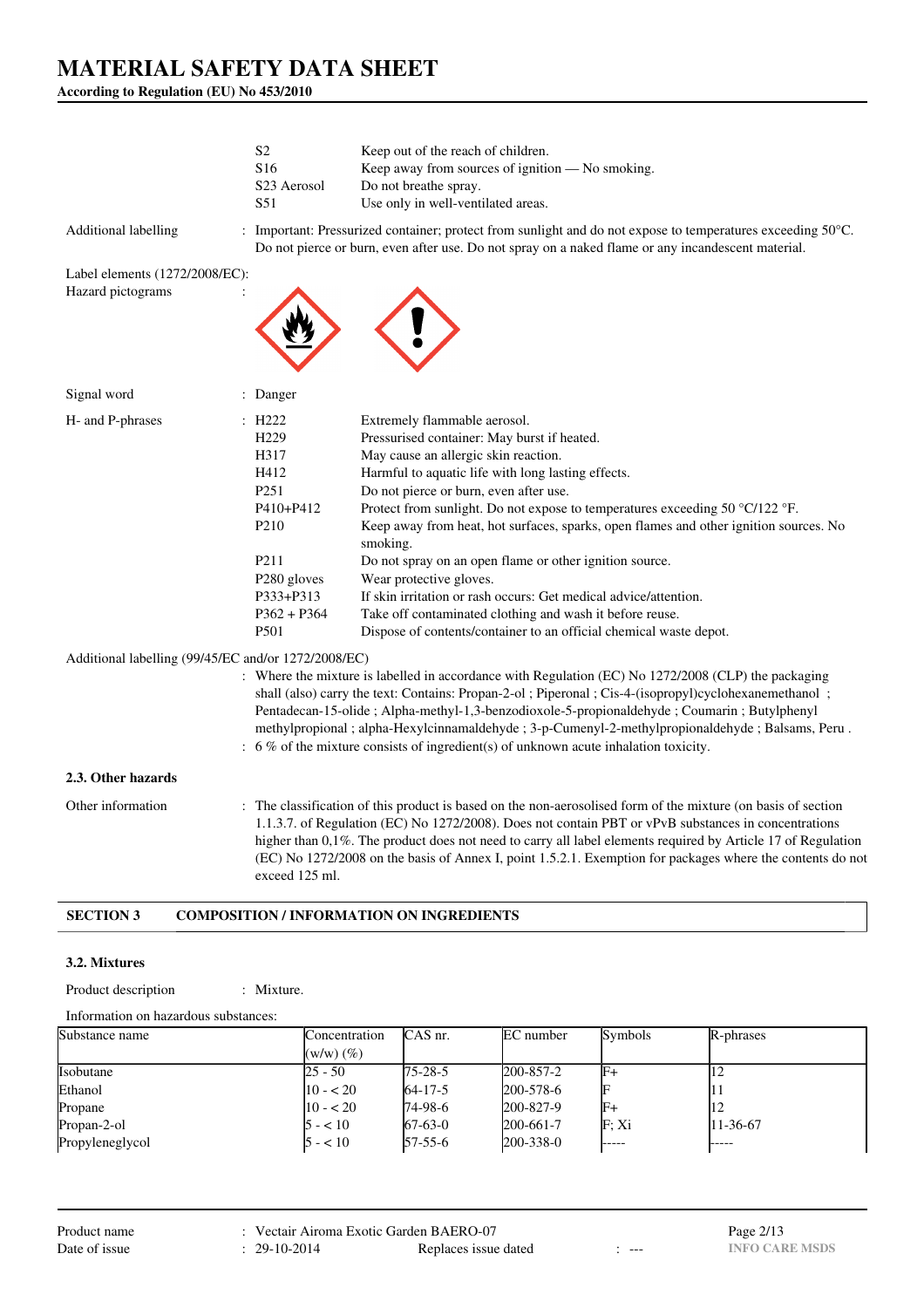# **According to Regulation (EU) No 453/2010**

| 2-Phenylethanol                                         | $1 - 5$       | $60 - 12 - 8$ | 200-456-2 | Xn    | $22 - 36$         |
|---------------------------------------------------------|---------------|---------------|-----------|-------|-------------------|
| <b>Butane</b>                                           | $0.1 - 1$     | 106-97-8      | 203-448-7 | $F+$  | 12                |
| Tetrahydro-3-pentyl-2H-pyran-4-yl acetate $ 0,1 $ - < 1 |               | 18871-14-2    | 242-640-5 | ----- | 52/53             |
| 1,4-Dioxacycloheptadecane-5,17-dione                    | $ 0,1 - 1 $   | 105-95-3      | 203-347-8 | N     | 51/53             |
| Piperonal                                               | $0.1 - 1$     | 120-57-0      | 204-409-7 | Xi    | 43                |
| $1-(1,2,3,5,6,7,8,8a-octahydro-2,3,8,8-$                | $0.1 - 1$     | 68155-66-8    | 268-978-3 |       | 51/53             |
| tetramethyl-2-naphthyl)ethan-1-one                      |               |               |           |       |                   |
| Cis-4-(isopropyl)cyclohexanemethanol                    | $0.1 - 1$     | 13828-37-0    | 237-539-8 | Xi: N | 43-51/53          |
| Benzyl benzoate                                         | < 0.1         | 120-51-4      | 204-402-9 | Xn; N | 22-51/53          |
| Pentadecan-15-olide                                     | < 0.1         | 106-02-5      | 203-354-6 | Xi    | 43                |
| Alpha-methyl-1,3-benzodioxole-5-                        | < 0.1         | 1205-17-0     | 214-881-6 | Xi: N | 43-51/53          |
| propionaldehyde                                         |               |               |           |       |                   |
| Coumarin                                                | < 0.1         | $91-64-5$     | 202-086-7 | Xn    | 22-43-48/22       |
| 2-(4-tert-butylbenzyl) propional dehyde                 | $\approx 0.1$ | 80-54-6       | 201-289-8 | Xn; N | 22-38-43-51/53-62 |
| alpha-Hexylcinnamaldehyde                               | < 0.1         | 101-86-0      | 202-983-3 | Xi    | 38-43             |
| 3-p-Cumenyl-2-methylpropionaldehyde                     | $\approx 0.1$ | 103-95-7      | 203-161-7 | Xn; N | 38-43-51/53       |
| Balsams, Peru                                           | < 0.1         | 8007-00-9     | 232-352-8 | Xi    | 43                |

Reference is made to chapter 16 for full text of each relevant R phrase. Occupational exposure limit(s), if relevant, are listed in section 8.

| Substance name                            | REACH nr.        | <b>Hazard Class</b>                      | Pictograms    | H-phrases                           |
|-------------------------------------------|------------------|------------------------------------------|---------------|-------------------------------------|
| Isobutane                                 | 01-2119485395-27 | Flam. Gas 1; Press. Gas                  | GHS02; GHS04  | H220: H280                          |
| Ethanol                                   | 01-2119457610-43 | Flam. Liq. 2; Eye Irrit. 2               | GHS02; GHS07  | H225; H319                          |
| Propane                                   | 01-2119486944-21 | Flam. Gas 1; Press. Gas                  | GHS02; GHS04  | H220; H280                          |
| Propan-2-ol                               | 01-2119457558-25 | Flam. Liq. 2; Eye Irrit. 2; GHS02; GHS07 |               | H225; H319; H336                    |
|                                           |                  | STOT SE <sub>3</sub>                     |               |                                     |
| Propyleneglycol                           | 01-2119456809-23 |                                          |               |                                     |
| 2-Phenylethanol                           | 01-2119963921-31 | Acute Tox. 4; Eye Irrit. 2 GHS07         |               | H302; H319                          |
| <b>Butane</b>                             | 01-2119474691-32 | Flam. Gas 1; Press. Gas                  | GHS02; GHS04  | H <sub>220</sub> : H <sub>280</sub> |
| Tetrahydro-3-pentyl-2H-pyran-4-yl acetate |                  | Aquatic Chronic 3                        |               | H412                                |
| 1,4-Dioxacycloheptadecane-5,17-dione      | 01-2119976314-33 | Aquatic Chronic 2                        | GHS09         | H411                                |
| Piperonal                                 | 01-2119983608-21 | Skin Sens. 1                             | GHS07         | H317                                |
| 1-(1,2,3,5,6,7,8,8a-octahydro-2,3,8,8-    |                  | Aquatic Chronic 2                        | GHS09         | H411                                |
| tetramethyl-2-naphthyl)ethan-1-one        |                  |                                          |               |                                     |
| Cis-4-(isopropyl)cyclohexanemethanol      |                  | Skin Sens 1B.                            | GHS07         | H317                                |
| Benzyl benzoate                           |                  | Acute Tox. 4; Aquatic                    | GHS07; GHS09  | H302; H411                          |
|                                           |                  | chronic 2                                |               |                                     |
| Pentadecan-15-olide                       | 01-2119987323-31 | Skin Sens. 1B; Aquatic                   | GHS07; GHS09  | H317; H411                          |
|                                           |                  | Chronic 2                                |               |                                     |
| Alpha-methyl-1,3-benzodioxole-5-          |                  | Skin Sens. 1; Aquatic                    | GHS07; GHS09  | H317; H411                          |
| propionaldehyde                           |                  | Chronic 2                                |               |                                     |
| Coumarin                                  | 01-2119949300-45 | Acute Tox. 4; Skin Sens. GHS07           |               | H302; H317; H373                    |
|                                           |                  | 1B                                       |               |                                     |
| 2-(4-tert-butylbenzyl)propionaldehyde     | 01-2119485965-18 | Aquatic Chronic 2; Skin                  | GHS07; GHS08; | H302; H315; H317; H411;             |
|                                           |                  | Irrit. 2; Skin Sens. 1;                  | GHS09         | H361f                               |
|                                           |                  | Acute Tox. 4; Repr. 2                    |               |                                     |
| alpha-Hexylcinnamaldehyde                 | 01-2119533092-50 | Skin Sens. 1B                            | GHS07         | H317                                |
| 3-p-Cumenyl-2-methylpropionaldehyde       | 01-2119970582-32 | Skin Irrit. 2; Skin Sens. 1; GHS07       |               | H315; H317                          |
|                                           |                  | Aquatic Chronic 2                        |               |                                     |
| Balsams, Peru                             |                  | Skin Sens. 1                             | GHS07         | H317                                |

Reference is made to chapter 16 for full text of each relevant H phrase.

# **SECTION 4 FIRST-AID MEASURES**

# **4.1. Description of first aid measures**

First aid measures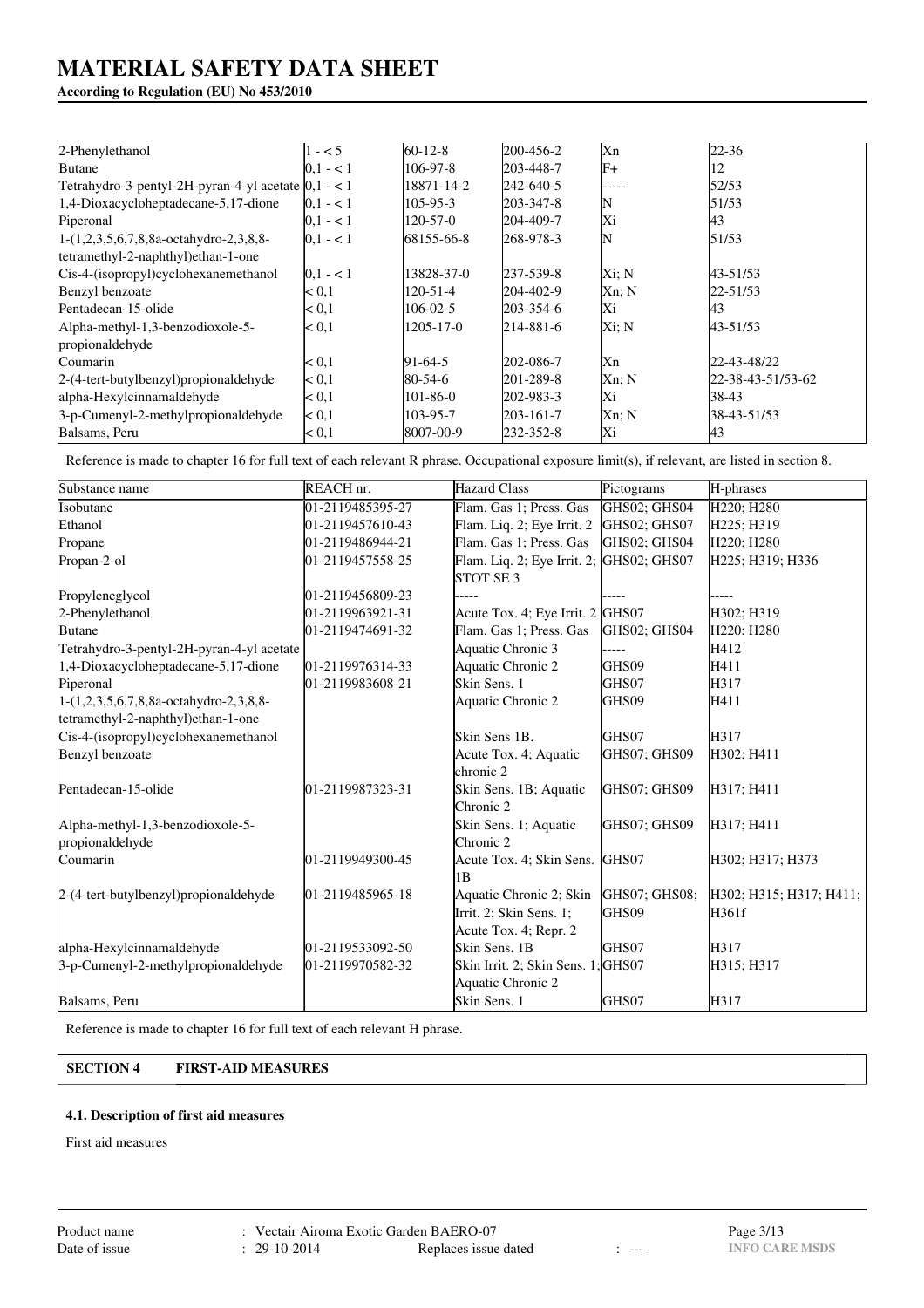**According to Regulation (EU) No 453/2010**

| Inhalation<br>Skin contact | : Not applicable under normal conditions of use. Consult a doctor if victim feels unwell.<br>: Take off contaminated clothing. Wash off skin with plenty of water and soap before product dries up. Consult<br>a doctor if irritation persists. |
|----------------------------|-------------------------------------------------------------------------------------------------------------------------------------------------------------------------------------------------------------------------------------------------|
| Eye contact                | : Wash out with (lukewarm) water for at least 15 minutes. Remove contact lenses. Consult a doctor.                                                                                                                                              |
| Ingestion                  | Aerosol/mist: Ingestion is unlikely to occur.                                                                                                                                                                                                   |

### **4.2. Most important symptoms and effects, both acute and delayed**

| Effects and symptoms |                                                                                                          |
|----------------------|----------------------------------------------------------------------------------------------------------|
| Inhalation           | : No specific effects and/or symptoms are known.                                                         |
| Skin contact         | : May cause redness and irritation, sensitisation. May produce an allergic reaction. May cause dry skin. |
| Eye contact          | : Irritant. May cause redness and pain.                                                                  |
| Ingestion            | : Aerosol/mist: Ingestion is unlikely to occur.                                                          |
|                      |                                                                                                          |

## **4.3. Indication of any immediate medical attention and special treatment needed**

Note to physicians : None known.

#### **5.1. Extinguishing media**

| Extinguishing media<br>Suitable<br>Not suitable | : Carbondioxide (CO2). Alcohol resistant foam. Dry chemical. Water fog.<br>: Water jet.                                                                                                                                                                           |
|-------------------------------------------------|-------------------------------------------------------------------------------------------------------------------------------------------------------------------------------------------------------------------------------------------------------------------|
|                                                 | 5.2. Special hazards arising from the substance or mixture                                                                                                                                                                                                        |
| Special exposure hazards                        | : Aerosol may explode from internal pressure build-up when exposed to temperatures exceeding 50 $^{\circ}$ C. Do<br>not expose emergency personnel to overheated aerosol containers. Water may be used to cool container and<br>prevent explosion of the aerosol. |
| Hazardous thermal<br>decomposition products     | : Carbon monoxide may be evolved if incomplete combustion occurs.                                                                                                                                                                                                 |
| 5.3. Advice for firefighters                    |                                                                                                                                                                                                                                                                   |
| for fire-fighters                               | Special protective equipment : Fight a fire where aerosols are involved from a protected position. Use adequate respiratory equipment in<br>case of insufficient ventilation.                                                                                     |

#### **SECTION 6 ACCIDENTAL RELEASE MEASURES**

#### **6.1. Personal precautions, protective equipment and emergency procedures**

| Personal precautions | : Danger of slipping. Clean up spills immediately. Wear shoes with non-slip soles. Avoid contact with spilled |
|----------------------|---------------------------------------------------------------------------------------------------------------|
|                      | or released material. Do not breathe vapours and/or spray. Keep away from sources of ignition — No            |
|                      | smoking. Build up of highly flammable gasses involves an explosion risk. Vapours are heavier than air. Build  |
|                      | up (of gasses) in low areas involves risk of suffocation.                                                     |

### **6.2. Environmental precautions**

| Environmental precautions | : Avoid release of product into sewers, surface water and/or ground water.                                  |
|---------------------------|-------------------------------------------------------------------------------------------------------------|
| Other information         | : Notify authorities if any exposure to the general public or the environment occurs or is likely to occur. |

### **6.3. Methods and material for containment and cleaning up**

| Methods for cleaning up | : Collect spilled material in containers. Collect cans in an approved container. Do not pierce aerosols. Wash |
|-------------------------|---------------------------------------------------------------------------------------------------------------|
|                         | away remainder with plenty of water and soap.                                                                 |

#### **6.4. Reference to other sections**

Reference to other sections : See also section 8.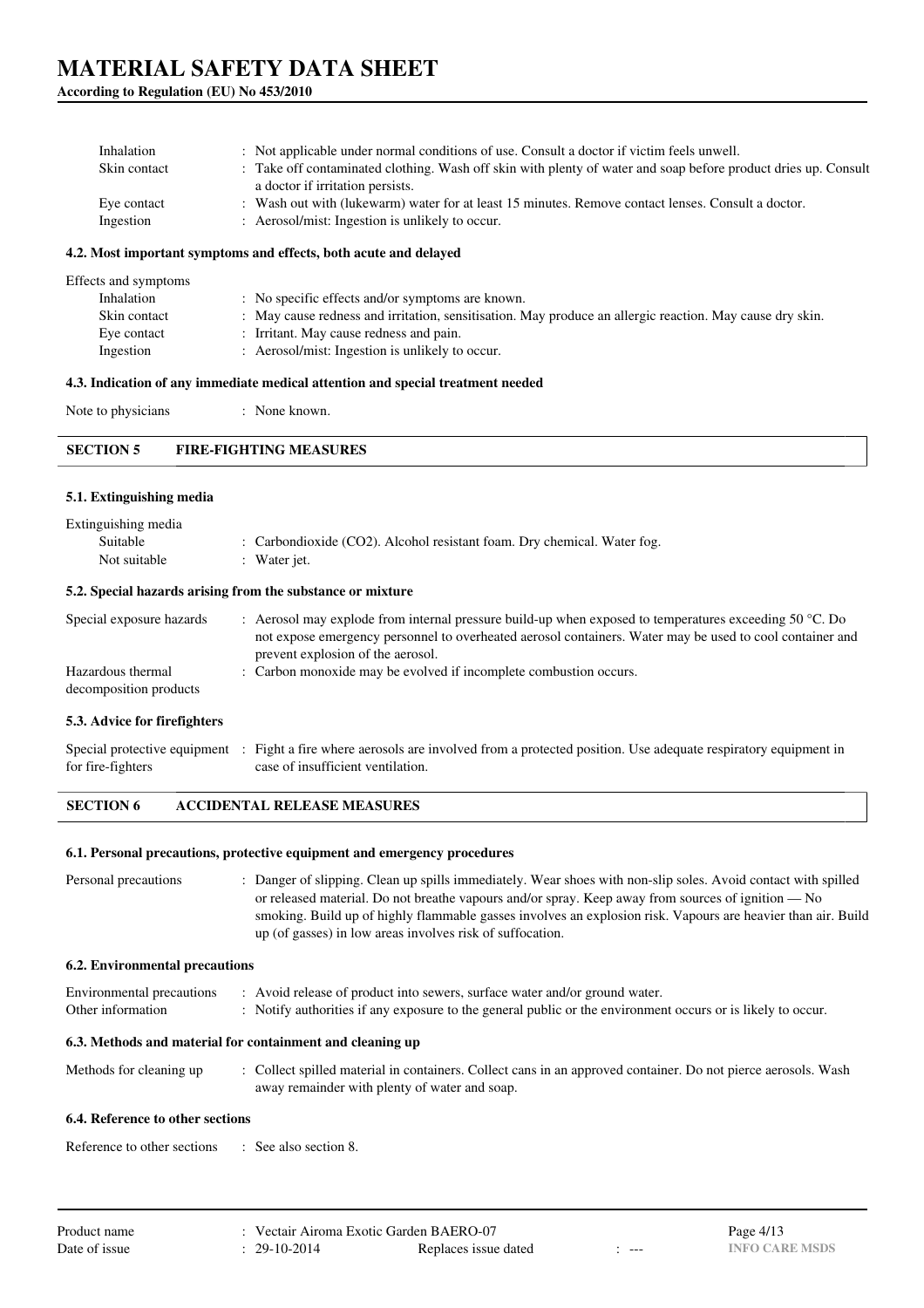**According to Regulation (EU) No 453/2010**

### **SECTION 7 HANDLING AND STORAGE**

### **7.1. Precautions for safe handling**

| Handling                    | : Handle in accordance with good occupational hygiene and safety practices in well-ventilated areas.<br>Important: Pressurized container; protect from sunlight and do not expose to temperatures exceeding 50 °C.<br>Do not pierce or burn, even after use. Do not breathe spray. Avoid contact with skin and eyes. |  |
|-----------------------------|----------------------------------------------------------------------------------------------------------------------------------------------------------------------------------------------------------------------------------------------------------------------------------------------------------------------|--|
|                             | 7.2. Conditions for safe storage, including any incompatibilities                                                                                                                                                                                                                                                    |  |
| Storage                     | : Keep frost-free, in a cool $(35^{\circ}),$ dry and well-ventilated place. Protect from sunlight and keep away from<br>heat.                                                                                                                                                                                        |  |
| Recommended packaging       | : Not applicable.                                                                                                                                                                                                                                                                                                    |  |
| 7.3. Specific end use $(s)$ |                                                                                                                                                                                                                                                                                                                      |  |
| Use                         | : Use only as directed.                                                                                                                                                                                                                                                                                              |  |

# **SECTION 8 EXPOSURE CONTROLS/PERSONAL PROTECTION**

#### **8.1. Control parameters**

Occupational exposure limits : Occupational exposure limits have not been established for this product. Derived no-effect levels (DNEL) have not been established for this product. Predicted no-effect concentrations (PNEC) have not been established for this product.

Workplace exposure limits (mg/m<sup>3</sup>):

| Chemical name   | Country | TWA 8 hour | STEL 15 min | Comments                              |
|-----------------|---------|------------|-------------|---------------------------------------|
|                 |         | (mg/m3)    | (mg/m3)     |                                       |
| Isobutane       |         | 1900       | 2400        |                                       |
| Ethanol         | GВ      | 1920       |             |                                       |
| Ethanol         |         | 260        | 1900        | Mac: NL.                              |
| Propane         |         | 1800       |             |                                       |
| Propan-2-ol     | GВ      | 999        | 1250        |                                       |
| Propyleneglycol | GВ      | 474        |             | <b>Total Vapour and Particulates</b>  |
| Propyleneglycol |         | 474        |             | MAC UK: Total Vapour and Particulates |
| <b>Butane</b>   | GВ      | 1450       | 1810        |                                       |
| <b>Butane</b>   |         | 1450       | 1810        |                                       |

Derived no-effect level (DNEL) for workers:

| Chemical name                           | Route of   | DNEL, short-term    |                       | DNEL, long-term        |                      |
|-----------------------------------------|------------|---------------------|-----------------------|------------------------|----------------------|
|                                         | exposure   |                     |                       |                        |                      |
|                                         |            | Local effect        | Systemic effect       | Local effect           | Systemic effect      |
| Ethanol                                 | Dermal     |                     |                       |                        | 343 mg/kg bw/day     |
|                                         | Inhalation | $1900 \text{ mg/m}$ |                       |                        | 950 mg/m3            |
| Propan-2-ol                             | Dermal     |                     |                       |                        | 888 mg/kg bw/day     |
|                                         | Inhalation |                     |                       |                        | $500 \text{ mg/m}$   |
| Propyleneglycol                         | Inhalation |                     |                       | $10 \text{ mg/m}$      | $168$ mg/m $3$       |
| 2-Phenylethanol                         | Dermal     |                     |                       |                        | 21,2 mg/kg bw/day    |
|                                         | Inhalation |                     |                       |                        | 59,9 mg/m3           |
| Piperonal                               | Dermal     |                     |                       |                        | $0.5$ mg/kg bw/day   |
|                                         | Inhalation |                     |                       |                        | $3.5 \text{ mg/m}$   |
| Coumarin                                | Dermal     |                     |                       |                        | 0,79 mg/kg bw/day    |
|                                         | Inhalation |                     |                       |                        | $5,52 \text{ mg/m}$  |
| 2-(4-tert-butylbenzyl) propional dehyde | Dermal     | $0.41$ mg/kg bw     | 20 mg/kg bw           |                        | 3,33 mg/kg bw/day    |
|                                         | Inhalation | $0,29 \text{ mg/m}$ | $0,29 \text{ mg/m}$ 3 | $0,048 \text{ mg/m}$ 3 | $0,048 \text{ mg/m}$ |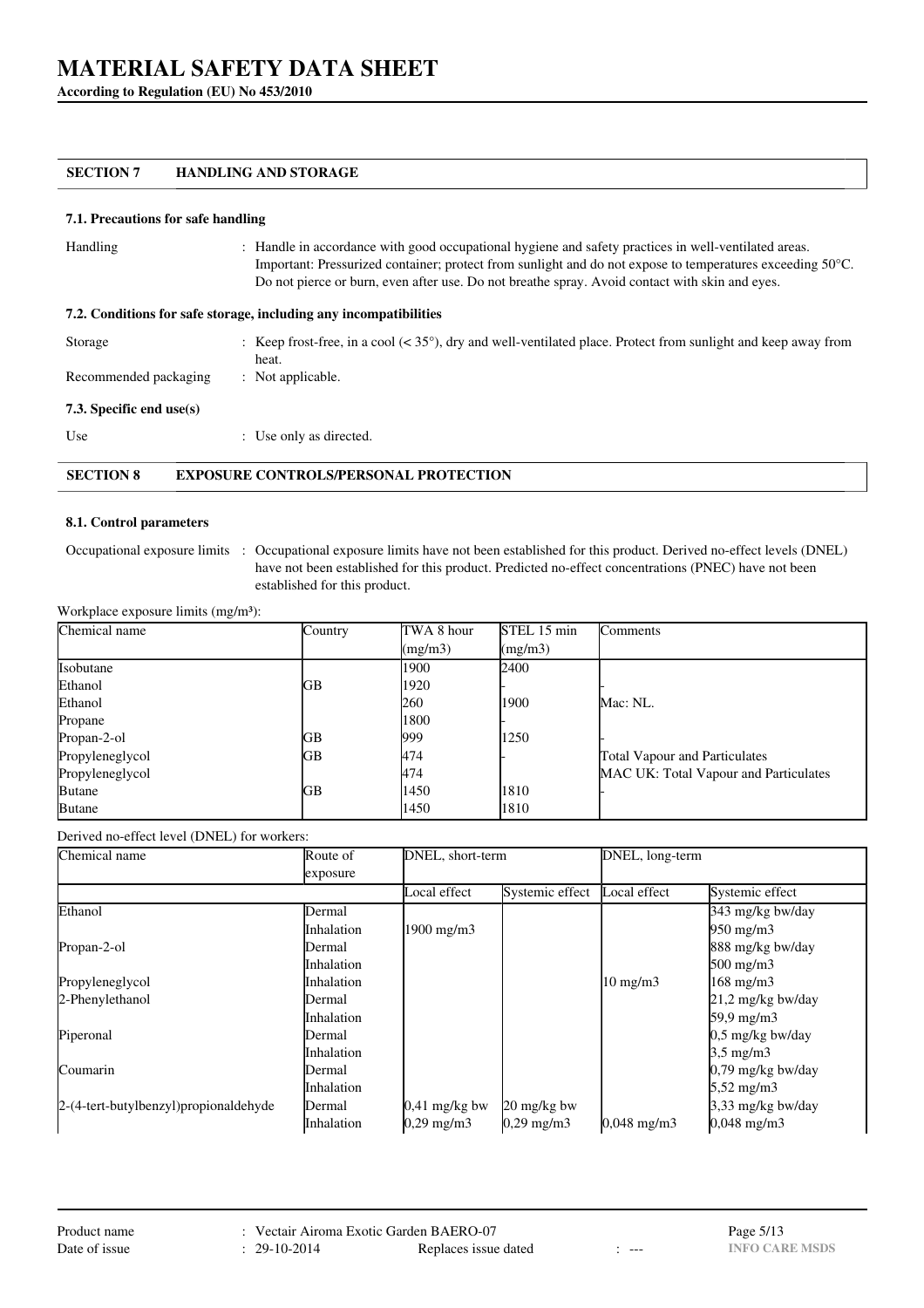**According to Regulation (EU) No 453/2010**

| alpha-Hexylcinnamaldehyde                     | Dermal                                     | $0,525$ mg/kg bw                     |                                                          | $0,525$ mg/kg<br>bw/day | 18,2 mg/kg bw/day                                                                   |
|-----------------------------------------------|--------------------------------------------|--------------------------------------|----------------------------------------------------------|-------------------------|-------------------------------------------------------------------------------------|
| 3-p-Cumenyl-2-methylpropionaldehyde           | Inhalation<br>Dermal<br>Inhalation         | $6,28$ mg/m3                         |                                                          |                         | $0,078$ mg/m3<br>1,67 mg/kg bw/day<br>5,83 mg/m3                                    |
| Derived no-effect level (DNEL) for consumers: |                                            |                                      |                                                          |                         |                                                                                     |
| Chemical name                                 | Route of<br>exposure                       | DNEL, short-term                     |                                                          | DNEL, long-term         |                                                                                     |
|                                               |                                            | Local effect                         | Systemic effect                                          | Local effect            | Systemic effect                                                                     |
| Ethanol                                       | Dermal<br>Inhalation<br>Oral               | 950 mg/m3                            |                                                          |                         | 206 mg/kg bw/day<br>114 mg/m3<br>87 mg/kg bw/day                                    |
| Propan-2-ol                                   | Dermal<br>Inhalation<br>Oral               |                                      |                                                          |                         | 319 mg/kg bw/day<br>89 mg/m3<br>26 mg/kg bw/day                                     |
| Propyleneglycol<br>2-Phenylethanol            | Inhalation<br>Dermal<br>Inhalation<br>Oral |                                      | $5,1$ mg/kg bw                                           | $10$ mg/m $3$           | $50 \text{ mg/m}$<br>12,7 mg/kg bw/day<br>$17,7 \text{ mg/m}$ 3<br>5,1 mg/kg bw/day |
| Piperonal                                     | Dermal<br>Inhalation<br>Oral               |                                      |                                                          |                         | $0,25$ mg/kg bw/day<br>$0,87$ mg/m $3$<br>0,25 mg/kg bw/day                         |
| Coumarin                                      | Dermal<br>Inhalation<br>Oral               |                                      |                                                          |                         | 0,39 mg/kg bw/day<br>$1,38 \text{ mg/m}$ 3<br>0,39 mg/kg bw/day                     |
| 2-(4-tert-butylbenzyl)propionaldehyde         | Dermal<br>Inhalation<br>Oral               | $0,41$ mg/kg bw<br>$0,07$ mg/m3      | 20 mg/kg bw<br>$0,07 \text{ mg/m}$ 3<br>$0,041$ mg/kg bw | $0,012 \text{ mg/m}$ 3  | 1,67 mg/kg bw/day<br>$0,012$ mg/m3<br>0,007 mg/kg bw/day                            |
| alpha-Hexylcinnamaldehyde                     | Dermal<br>Inhalation                       | $0,0787$ mg/kg<br>bw<br>$4,71$ mg/m3 |                                                          | 0,0787 mg/kg<br>bw/day  | 9,11 mg/kg bw/day<br>$0,019$ mg/m3                                                  |
| 3-p-Cumenyl-2-methylpropionaldehyde           | Oral<br>Dermal<br>Inhalation<br>Oral       |                                      |                                                          |                         | 0,056 mg/kg bw/day<br>0,83 mg/kg bw/day<br>$1,45$ mg/m $3$<br>0,83 mg/kg bw/day     |

# Predicted no-effect concentration (PNEC):

| Chemical name   | Route of exposure  | Fresh water          | Marine water        |                                  |
|-----------------|--------------------|----------------------|---------------------|----------------------------------|
| Ethanol         | Water              | $0,96 \text{ mg/l}$  | $0,79 \text{ mg/l}$ |                                  |
|                 | Sediment           | $3.6 \text{ mg/kg}$  | $2.9$ mg/kg         |                                  |
|                 | Intermittent water |                      |                     | $2,75 \text{ mg/l}$              |
|                 | <b>STP</b>         |                      |                     | 580 mg/l                         |
|                 | Soil               |                      |                     | $0,63$ mg/kg                     |
|                 | Oral               |                      |                     | $0,72$ mg/kg food                |
| Propan-2-ol     | Water              | $140.9 \text{ mg}/1$ | $140.9$ mg/l        |                                  |
|                 | Sediment           | $552 \text{ mg/kg}$  | $552 \text{ mg/kg}$ |                                  |
|                 | Intermittent water |                      |                     | 140,9 mg/l                       |
|                 | <b>STP</b>         |                      |                     | $2251 \text{ mg/l}$              |
|                 | Soil               |                      |                     | $28 \text{ mg/kg}$               |
|                 | Oral               |                      |                     | 160 mg/kg food                   |
| Propyleneglycol | Water              | 260 mg/l             | $26 \text{ mg/l}$   |                                  |
|                 | Sediment           | 572 mg/kg            | 57,2 mg/kg          |                                  |
|                 | Intermittent water |                      |                     | $183$ mg/l                       |
|                 | STP                |                      |                     | 20000 mg/l                       |
|                 | Soil               |                      |                     | $50 \frac{\text{mg}}{\text{kg}}$ |
|                 | Oral               |                      |                     | $1133$ mg/kg food                |
| 2-Phenylethanol | Water              | $0,215 \text{ mg/l}$ | 0,0215 mg/l         |                                  |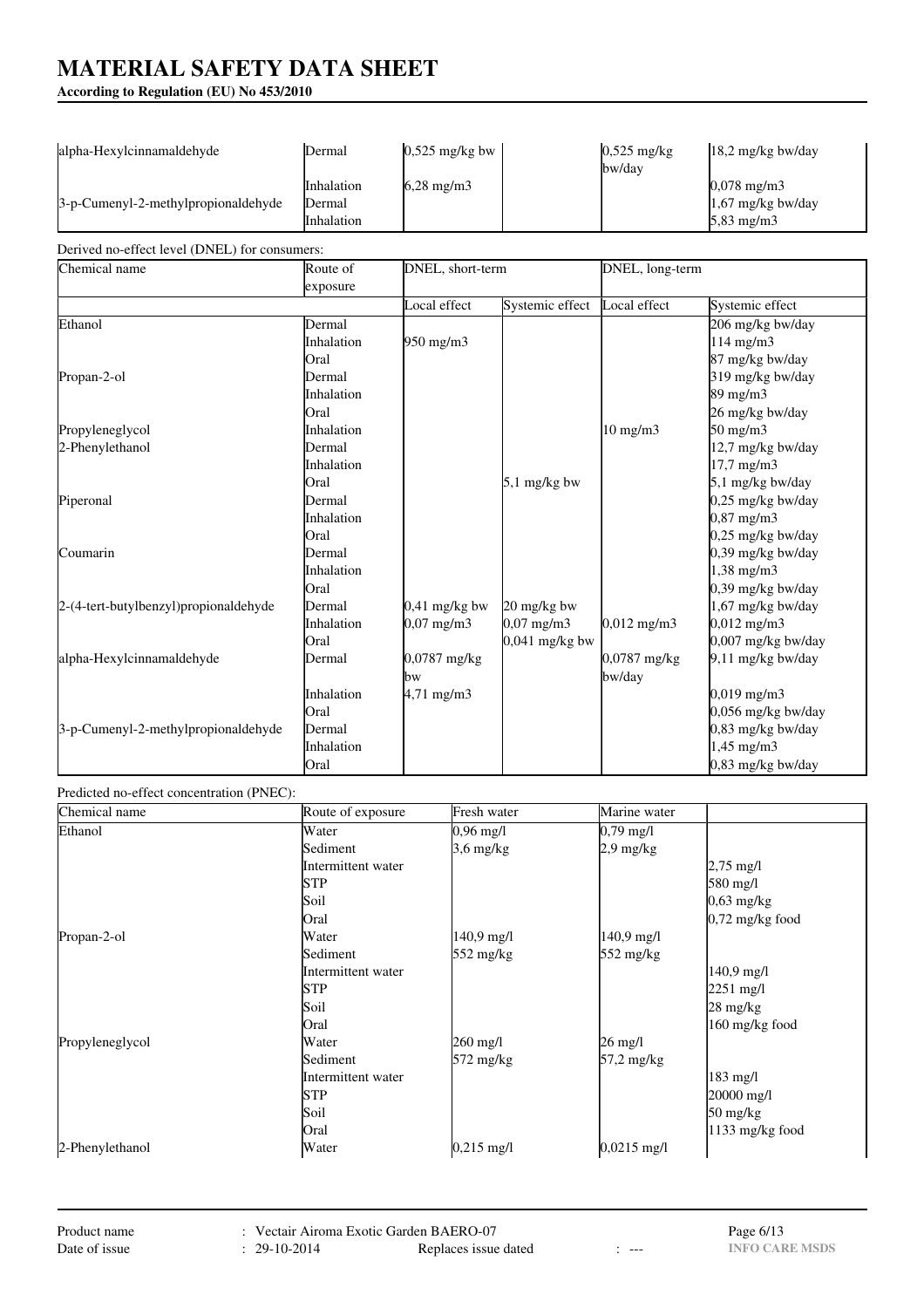## **According to Regulation (EU) No 453/2010**

|                                       | Sediment           | $1,454$ mg/kg       | $0,1454$ mg/kg |                       |
|---------------------------------------|--------------------|---------------------|----------------|-----------------------|
|                                       | Intermittent water |                     |                | $2,15 \text{ mg/l}$   |
|                                       | <b>STP</b>         |                     |                | $10$ mg/l             |
|                                       | Soil               |                     |                | $0,164$ mg/kg         |
| 1,4-Dioxacycloheptadecane-5,17-dione  | Water              | 0,00187 mg/l        | 0,000187 mg/l  |                       |
|                                       | Sediment           | $1,26$ mg/kg        | $0,13$ mg/kg   |                       |
|                                       | Intermittent water |                     |                | $0,0187$ mg/l         |
|                                       | <b>STP</b>         |                     |                | 124 mg/l              |
|                                       | Soil               |                     |                | $0,25$ mg/kg          |
|                                       | Oral               |                     |                | 33,3 mg/kg food       |
| Piperonal                             | Water              | $0,0025$ mg/l       | 0,00025 mg/l   |                       |
|                                       | Sediment           | $0,0119$ mg/kg      | $0,0012$ mg/kg |                       |
|                                       | Intermittent water |                     |                | $0,025 \text{ mg/l}$  |
|                                       | <b>STP</b>         |                     |                | $10$ mg/l             |
|                                       | Soil               |                     |                | $0,00084$ mg/kg       |
| Pentadecan-15-olide                   | Water              | $0,0027$ mg/l       | 0,00027 mg/l   |                       |
|                                       | Sediment           | $21 \text{ mg/kg}$  | $4,2$ mg/kg    |                       |
|                                       | <b>STP</b>         |                     |                | $10$ mg/l             |
|                                       | Soil               |                     |                | 10 mg/kg              |
| Coumarin                              | Water              | $0,019$ mg/l        | 0,0019 mg/l    |                       |
|                                       | Sediment           | $0,15$ mg/kg        | $0,015$ mg/kg  |                       |
|                                       | Intermittent water |                     |                | $0,014 \text{ mg/l}$  |
|                                       | <b>STP</b>         |                     |                | $6,4$ mg/l            |
|                                       | Soil               |                     |                | $0,018$ mg/kg         |
|                                       | Oral               |                     |                | 30,7 mg/kg food       |
| 2-(4-tert-butylbenzyl)propionaldehyde | Water              | $0,0020$ mg/l       | $0,0002$ mg/l  |                       |
|                                       | Sediment           | $0,0584$ mg/kg      | 0,0058 mg/kg   |                       |
|                                       | Intermittent water |                     |                | $0,0204 \text{ mg/l}$ |
|                                       | <b>STP</b>         |                     |                | $1,049$ mg/l          |
|                                       | Soil               |                     |                | $0,0463$ mg/kg        |
| alpha-Hexylcinnamaldehyde             | Water              | $0,03 \text{ mg/l}$ | $0,003$ mg/l   |                       |
|                                       | Sediment           | 47,7 mg/kg          | $4,77$ mg/kg   |                       |
|                                       | Intermittent water |                     |                | $0,03 \text{ mg/l}$   |
|                                       | <b>STP</b>         |                     |                | $10$ mg/l             |
|                                       | Soil               |                     |                | $9,51$ mg/kg          |
|                                       | Oral               |                     |                | $6,6$ mg/kg food      |
| 3-p-Cumenyl-2-methylpropionaldehyde   | Water              | 0,00109 mg/l        | 0,00011 mg/l   |                       |
|                                       | Sediment           | $0,126$ mg/kg       | 0,0126 mg/kg   |                       |
|                                       | Intermittent water |                     |                | $0,01092$ mg/l        |
|                                       | <b>STP</b>         |                     |                | $1$ mg/l              |
|                                       | Soil               |                     |                | $0,0245$ mg/kg        |

#### **8.2. Exposure controls**

Hygienic measures : When using do not eat, drink or smoke.

Engineering measures : Comply with standard precautionary measures for working with chemicals.

Personal protective equipment:

The efficiency of personal protective equipment depends among other things on temperature and degree of ventilation. Always get professional advice for the particular local situation.



Body protection : Use of specific protective industrial clothing is not required under normal conditions of use. Respiratory protection : Take care of sufficient ventilation. Wear suitable respiratory protection in case of large scale exposure. Suitable: gas filter type A (brown), class I or higher on e.g. a facemask in accordance with EN 140.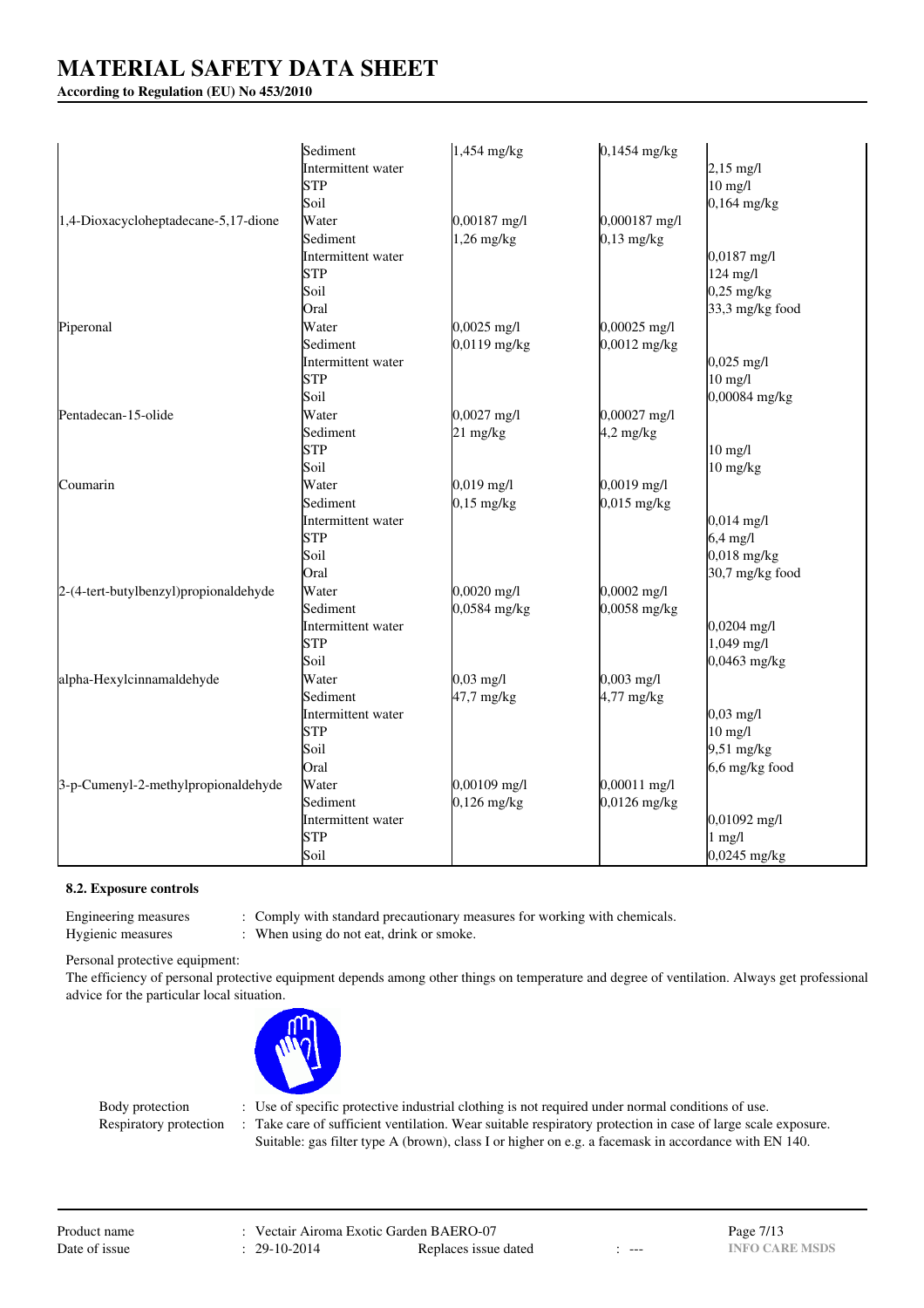## **According to Regulation (EU) No 453/2010**

| Hand protection | : Under normal conditions of use specific gloves are not required. Wear appropriate gloves in case of frequent<br>or prolonged use and in case of large scale exposure. Suitable material: nitril. $\pm 0.5$ mm Indication of |
|-----------------|-------------------------------------------------------------------------------------------------------------------------------------------------------------------------------------------------------------------------------|
|                 | permeation breakthrough time: 4 hours.                                                                                                                                                                                        |
| Eye protection  | : Wear appropriate safety glasses when there is danger of possible eye contact.                                                                                                                                               |

**SECTION 9 PHYSICAL AND CHEMICAL PROPERTIES**

### **9.1. Information on basic physical and chemical properties**

| Appearance                       | : Aerosol.             |                                                                     |
|----------------------------------|------------------------|---------------------------------------------------------------------|
| Colour                           | Colourless.            |                                                                     |
| Odour                            | : Perfumed.            |                                                                     |
| Odour threshold                  | $:$ Not known.         |                                                                     |
| pH                               | : Not applicable.      | Almost waterfree product.                                           |
| Solubility in water              | : Soluble.             |                                                                     |
| Partition coefficient            | : Not known.           |                                                                     |
| (n-octanol/water)                |                        |                                                                     |
| Flash point                      | : Not applicable.      | Not measurable.                                                     |
| Flammability (solid, gas)        | : Extremely flammable. |                                                                     |
| Auto ignition temperature        | : Not applicable.      | Aerosol container explodes before reaching the auto-ignition point. |
| Boiling point/boiling range      | $:$ Not known.         | Not measurable.                                                     |
| Melting point/melting range      | $\approx 0^{\circ}$ C  |                                                                     |
| <b>Explosive properties</b>      |                        | Pressurised container: May burst if heated.                         |
| Explosion limits (in air)        | : Not known.           | Lower explosion limit in air $(\%)$ : 1,4 (2-Phenylethanol)         |
|                                  |                        | Upper explosion limit in air $(\%)$ : 19 Ethanol                    |
| Oxidising properties             | : Not applicable.      | Does not contain oxidizing substances.                              |
| Decomposition temperature        | : Not applicable.      |                                                                     |
| Viscosity $(20^{\circ}C)$        | : Not known.           |                                                                     |
| Viscosity $(40^{\circ}C)$        | : Not known.           |                                                                     |
| Vapour pressure $(20^{\circ}C)$  | : 360000 Pa            |                                                                     |
| Vapour density $(20^{\circ}C)$   | $\therefore$ > 1       | $(air = 1)$                                                         |
| Relative density $(20^{\circ}C)$ | : $0.637$ g/ml         |                                                                     |
| Evaporation rate                 | : Not known.           | $(n$ -butyl acetate = 1)                                            |

**SECTION 10 STABILITY AND REACTIVITY**

| 10.1. Reactivity                                 |                                                                          |
|--------------------------------------------------|--------------------------------------------------------------------------|
| Reactivity                                       | : See sub-sections below.                                                |
| 10.2. Chemical stability                         |                                                                          |
| Stability                                        | : Stable under normal conditions.                                        |
| 10.3. Possibility of hazardous reactions         |                                                                          |
| Reactivity                                       | : No other hazardous reactions known.                                    |
| 10.4. Conditions to avoid                        |                                                                          |
| Conditions to avoid                              | : Keep away from sources of ignition and sources of heat. See section 7. |
| 10.5. Incompatible materials                     |                                                                          |
| Materials to avoid                               | : Not applicable.                                                        |
| 10.6. Hazardous decomposition products           |                                                                          |
| Hazardous decomposition : Not known.<br>products |                                                                          |

Replaces issue dated : ---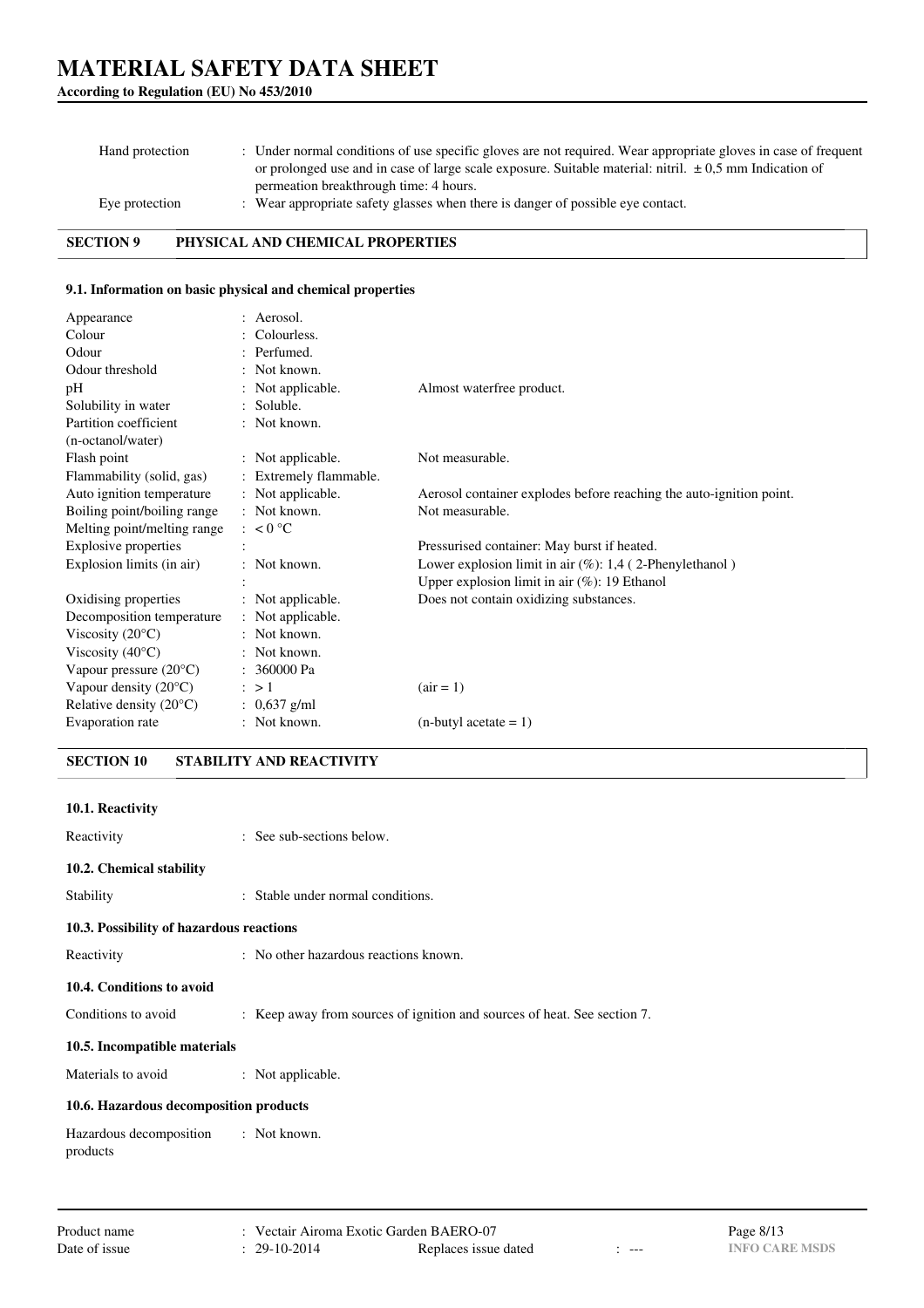**According to Regulation (EU) No 453/2010**

## **SECTION 11 TOXICOLOGICAL INFORMATION**

### **11.1. Information on toxicological effects**

No toxicological research has been carried out on this product. Inhalation

| Acute toxicity       | : Calculated LC50: > 10 mg/l. Ingredients of unknown toxicity: 6 %. ATE: > 5 mg/l. Low toxicity. Not<br>classified - based on available data, the classification criteria are not met. May cause damage to organs.<br>Target organ(s): Central nervous system. Effect(s): Breathing of high vapour concentrations may cause<br>central nervous system (CNS) depression resulting in dizziness, lightheadedness, headache, nausea and loss<br>of coordination. Continued inhalation may result in unconsciousness and death. |
|----------------------|-----------------------------------------------------------------------------------------------------------------------------------------------------------------------------------------------------------------------------------------------------------------------------------------------------------------------------------------------------------------------------------------------------------------------------------------------------------------------------------------------------------------------------|
| Corrosion/irritation | May cause irritation to respiratory airways and coughing. Not classified - based on available data, the<br>classification criteria are not met.                                                                                                                                                                                                                                                                                                                                                                             |
| Sensitisation        | : Not classified - based on available data, the classification criteria are not met.                                                                                                                                                                                                                                                                                                                                                                                                                                        |
| Carcinogenicity      | : Not classified - based on available data, the classification criteria are not met.                                                                                                                                                                                                                                                                                                                                                                                                                                        |
| Mutagenicity         | Does not contain mutagenic substances. Not classified - based on available data, the classification criteria are<br>not met.                                                                                                                                                                                                                                                                                                                                                                                                |
| Skin contact         |                                                                                                                                                                                                                                                                                                                                                                                                                                                                                                                             |
| Acute toxicity       | : Calculated LD50: > 5000 mg/kg.bw. Ingredients of unknown toxicity: $2\%$ . ATE: > 2000 mg/kg.bw. Low<br>toxicity. Not classified - based on available data, the classification criteria are not met.                                                                                                                                                                                                                                                                                                                      |
| Corrosion/irritation | Prolonged contact may dry out and defat the skin. Not classified - based on available data, the classification<br>criteria are not met.                                                                                                                                                                                                                                                                                                                                                                                     |
| Sensitisation        | : May cause sensitisation by skin contact. May produce an allergic reaction.                                                                                                                                                                                                                                                                                                                                                                                                                                                |
| Mutagenicity         | : Does not contain mutagenic substances. Not classified - based on available data, the classification criteria are<br>not met.                                                                                                                                                                                                                                                                                                                                                                                              |
| Eye contact          |                                                                                                                                                                                                                                                                                                                                                                                                                                                                                                                             |
| Corrosion/irritation | : Irritant.                                                                                                                                                                                                                                                                                                                                                                                                                                                                                                                 |
| Ingestion            |                                                                                                                                                                                                                                                                                                                                                                                                                                                                                                                             |
| Acute toxicity       | : Aerosol/mist: Ingestion is unlikely to occur. Calculated LD50: > 1041 mg/kg.bw. Ingredients of unknown<br>toxicity: < $1\%$ . ATE: > 2000 mg/kg.bw. Low toxicity. Not classified - based on available data, the<br>classification criteria are not met. May cause hampered eyesight.                                                                                                                                                                                                                                      |
| Corrosion/irritation | : Aerosol/mist: Ingestion is unlikely to occur. May cause a feeling of sickness, vomiting and diarrhoea. Not<br>classified - based on available data, the classification criteria are not met.                                                                                                                                                                                                                                                                                                                              |
| Carcinogenicity      | Aerosol/mist: Ingestion is unlikely to occur. Not classified - based on available data, the classification criteria<br>are not met.                                                                                                                                                                                                                                                                                                                                                                                         |
| Mutagenicity         | : Aerosol/mist: Ingestion is unlikely to occur. Does not contain mutagenic substances. Not classified - based on                                                                                                                                                                                                                                                                                                                                                                                                            |

#### Toxicological information:

| Chemical name | Property                  |                      | Method              | Test animal |
|---------------|---------------------------|----------------------|---------------------|-------------|
| Ethanol       | Skin irritation           | Non-irritant         |                     | Rabbit      |
|               | LD50 (dermal)             | 15800 mg/kg bw       | .                   | Rabbit      |
|               | <b>NOAEL</b> (inhalation) | $23000 \text{ mg/m}$ |                     | Rat         |
|               | NOAEL (oral)              | $2400$ mg/kg bw/d    |                     | Rat         |
|               | NOAEL (fertility, oral)   | $20000$ mg/kg bw/d   | OECD <sub>415</sub> | Rat         |
|               | Skin sensitisation        | Not sensitizing      | <b>OECD 406</b>     | Guinea pig  |
|               | NOAEL (development,       | $6400$ mg/kg bw/d    |                     |             |
|               | oral)                     |                      |                     |             |
|               | LD50 (oral)               | 10470 mg/kg bw       | <b>OECD 401</b>     | Rat         |
|               | $LC50$ (inhalation)       | > 99999 mg/m3        | <b>OECD 403</b>     | Rat         |
|               | Eve irritation            | Irritant             | <b>OECD 405</b>     | Rabbit      |
|               | NOEL (carcinogenicity,    | > 4400 mg/kg bw/d    |                     | Mouse       |
|               | oral)                     |                      |                     |             |
|               | Genotoxicity - in vivo    | Not genotoxic        | OECD <sub>478</sub> | Mouse       |

available data, the classification criteria are not met.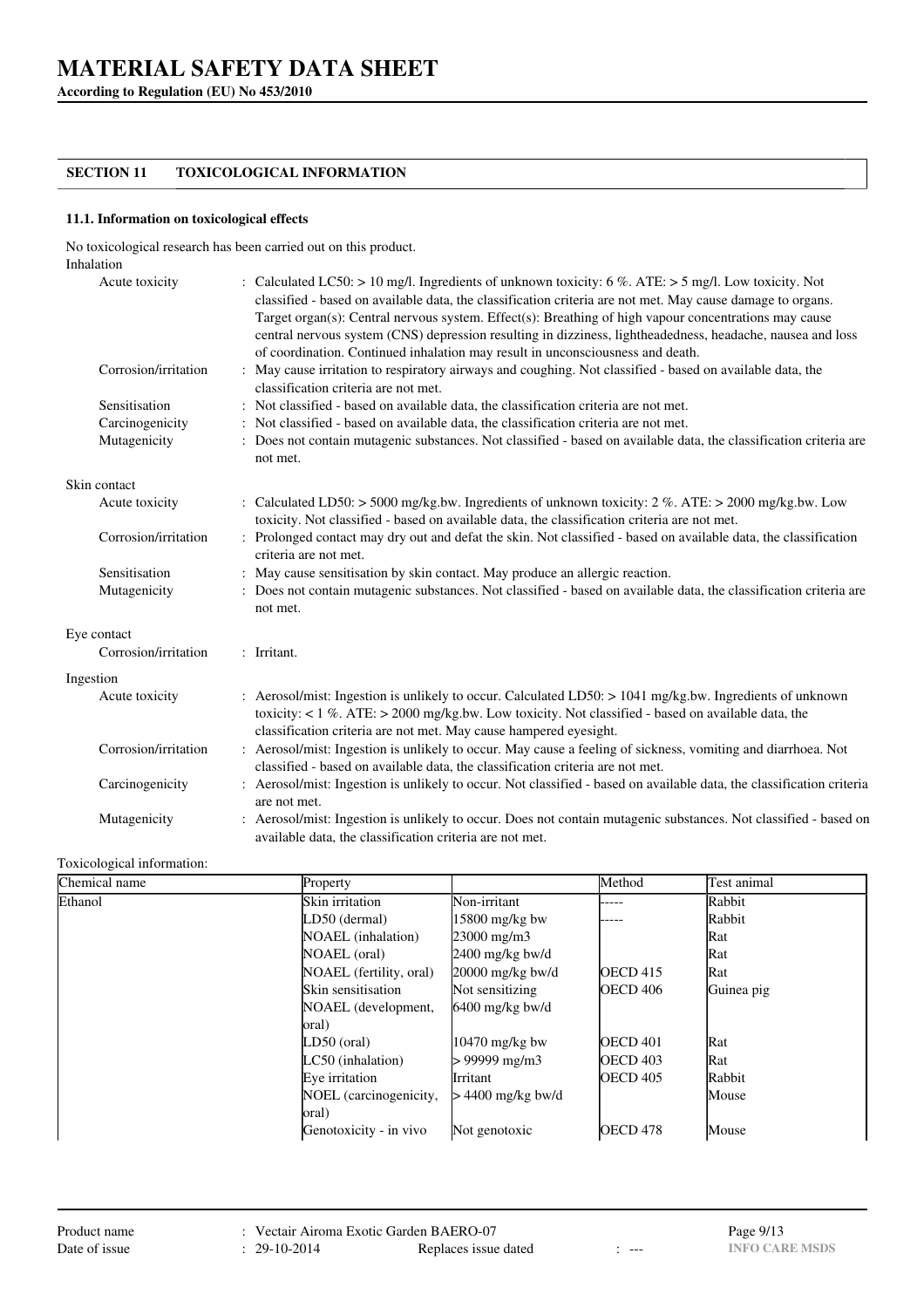## **According to Regulation (EU) No 453/2010**

|                 | NOEL (carcinogenicity,<br>inh.) | $13 \text{ mg/m}$ |                     |                        |
|-----------------|---------------------------------|-------------------|---------------------|------------------------|
|                 | Genotoxicity - in vitro         | Not genotoxic     | <b>OECD 476</b>     |                        |
|                 | Mutagenicity                    | Negative          | <b>OECD 471</b>     | Salmonella typhimurium |
|                 | <b>NOAEL</b> (oral)             | 870 mg/kg bw/d    |                     |                        |
| Propan-2-ol     |                                 |                   |                     | Rat<br>Rat             |
|                 | LD50 (oral)                     | 4396 mg/kg bw     |                     |                        |
|                 | LD50 (dermal)                   | 12800 mg/kg bw    |                     | Rat                    |
|                 | LC50 (inhalation)               | 46600 mg/m3       |                     | Rat                    |
|                 | Skin irritation                 | Slightly irritant | OECD <sub>404</sub> | Rabbit                 |
|                 | Eye irritation                  | Irritant          | <b>OECD 405</b>     | Rabbit                 |
|                 | NOAEL (fertility, oral)         | 407 mg/kg bw/d    |                     | Rat                    |
|                 | NOAEL (development,             | 400 mg/kg bw/d    |                     | Rat                    |
|                 | oral)                           |                   |                     |                        |
|                 | NOEL (carcinogenicity,          | Not carcinogenic  | <b>OECD 416</b>     | Rat                    |
|                 | oral)                           |                   |                     |                        |
|                 | Skin sensitisation              | Not sensitizing   | OECD 406            | Guinea pig             |
|                 | Mutagenicity                    | Negative          | <b>OECD 471</b>     |                        |
|                 | <b>NOAEL</b> (inhalation)       | 12500 mg/m3       | OECD 451            | Rat                    |
|                 | Genotoxicity - in vivo          | Not genotoxic     | <b>OECD 474</b>     | Mouse                  |
|                 | NOEL (carcinogenicity,          | 12500 mg/m3       |                     | Mouse                  |
|                 | inh.)                           |                   |                     |                        |
|                 | Genotoxicity - in vitro         | Not genotoxic     | OECD 476            |                        |
| 2-Phenylethanol | Mutagenicity                    | Negative          | <b>OECD 471</b>     | Salmonella typhimurium |
|                 | <b>NOAEL</b> (developmental     | 140 mg/kg bw/d    |                     | Rat                    |
|                 | toxicity, dermal)               |                   |                     |                        |
|                 | Skin sensitisation -            | Not sensitizing   |                     |                        |
|                 | estimate                        |                   |                     |                        |
|                 | LD50 (dermal)                   | 2535 mg/kg bw     | <b>OECD 402</b>     | Rabbit                 |
|                 | Skin irritation                 | Slightly irritant | ----                | Rabbit                 |
|                 |                                 | Irritant          |                     | Rabbit                 |
|                 | Eye irritation                  |                   |                     |                        |
|                 | NOAEL (development,             | 4,3 mg/kg bw/d    |                     | Rat                    |
|                 | oral)                           |                   |                     |                        |
|                 | Genotoxicity - in vitro         | Not genotoxic     | OECD 476            |                        |
|                 | <b>NOAEL</b> (dermal)           | 510 mg/kg bw/d    | OECD 411            | Rat                    |
|                 | LD50 (oral)                     | 1609 mg/kg bw     | ----                | Rat                    |
| Piperonal       | Mutagenicity                    | Negative          | <b>OECD 471</b>     | Salmonella typhimurium |
|                 | NOAEL (development,             | 250 mg/kg bw/d    | <b>OECD 421</b>     | Rat                    |
|                 | oral)                           |                   |                     |                        |
|                 | NOAEL (fertility, oral)         | 250 mg/kg bw/d    | OECD 478            | Rat                    |
|                 | Genotoxicity - in vivo          | Not genotoxic     | OECD 478            | Mouse                  |
|                 | Genotoxicity - in vitro         | Not genotoxic     | <b>OECD 473</b>     | Chinese Hamster        |
|                 | NOEL (carcinogenicity,          | 250 mg/kg bw/d    | OECD 453            | Rat                    |
|                 | oral)                           |                   |                     |                        |
|                 | Eye irritation                  | Non-irritant      | <b>OECD 405</b>     | Rabbit                 |
|                 | Skin irritation                 | Slightly irritant |                     | Guinea pig             |
|                 | Skin sensitisation              | Sensitizing.      |                     | Guinea pig             |
|                 | NOAEL (oral)                    | 500 mg/kg bw/d    | <b>OECD 408</b>     | Rat                    |
|                 | LD50 (dermal)                   | $> 5000$ mg/kg bw | <b>OECD 402</b>     | Rat                    |
|                 | LD50 (oral)                     | 2700 mg/kg bw     | <b>OECD 401</b>     | Rat                    |

# **SECTION 12 ECOLOGICAL INFORMATION**

## **12.1. Toxicity**

No ecotoxicological research has been carried out on this product.

Ecotoxicity : Harmful to aquatic life with long lasting effects. Calculated LC50 (fish): 130 mg/l. Calculated EC50 (waterflea): 163 mg/l. Contains 2 % of components with unknown hazards to the aquatic environment.

| Product name  |
|---------------|
| Date of issue |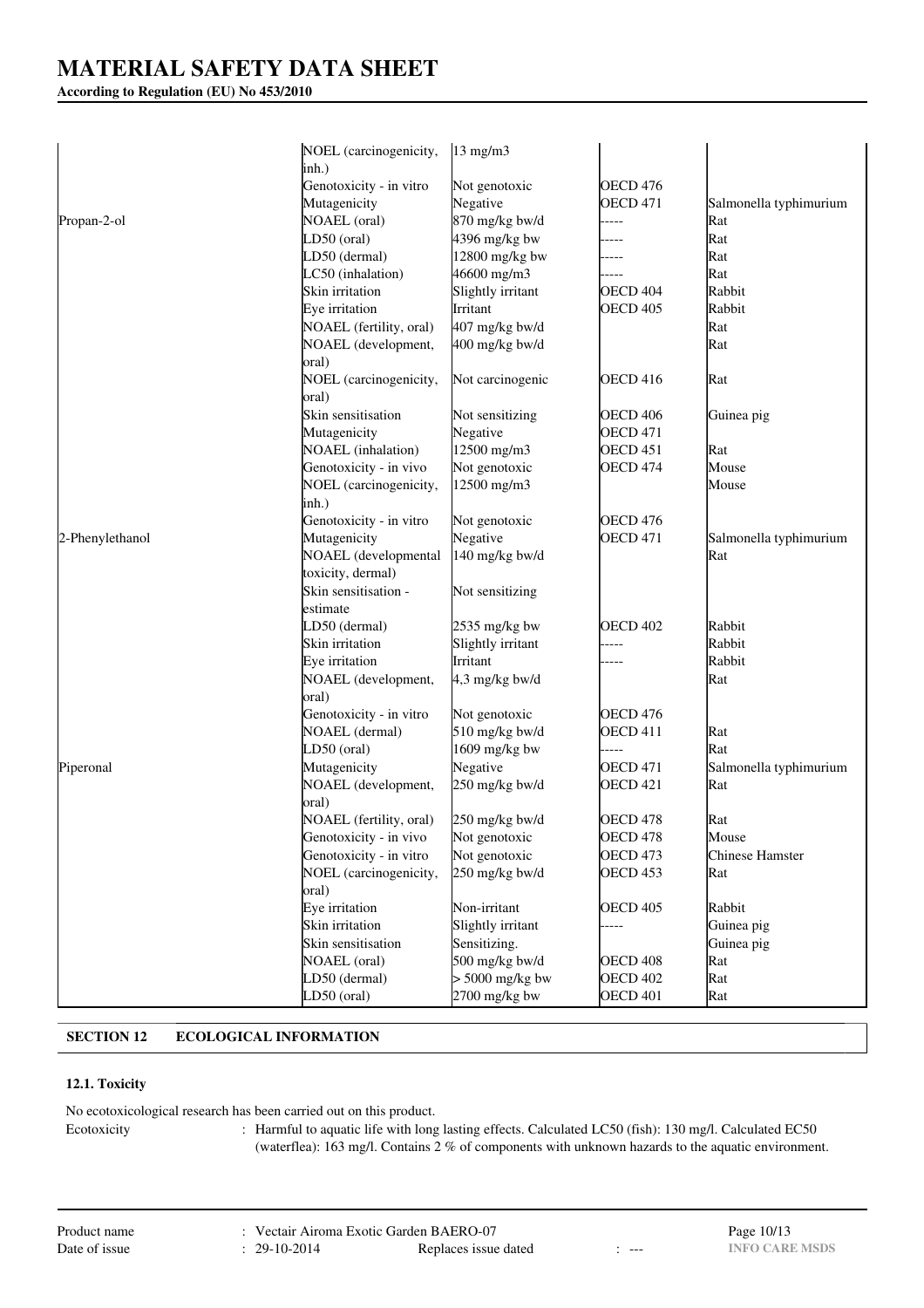**According to Regulation (EU) No 453/2010**

### **12.2. Persistence and degradability**

Persistence – degradability : May cause long-term adverse effects in the aquatic environment.

#### **12.3. Bioaccumulative potential**

Bioaccumulative potential : Contains bioaccumulating substances.

#### **12.4. Mobility in soil**

Mobility : Not applicable.

#### **12.5. Results of PBT and vPvB ass**

PBT/vPvB assessment : Does not contain PBT or vPvB substances in concentrations higher than 0,1%.

#### **12.6. Other adverse effects**

Other information : Not applicable.

#### Ecological information:

| Chemical name                            | Property              |                      | Method     | Test animal             |
|------------------------------------------|-----------------------|----------------------|------------|-------------------------|
| 1,4-Dioxacycloheptadecane-5,17-dione     | Ultimate aerobic      | $> 60 \%$            | OECD 301 B |                         |
|                                          | biodegradation $(\%)$ |                      |            |                         |
|                                          | NOEC (algae)          | $3,48 \text{ mg}/1$  | ----       | Desmodesmus subspicatus |
|                                          | $IC50$ (algea)        | $14,58 \text{ mg}/1$ | -----      | Desmodesmus subspicatus |
|                                          | EC50 (waterflea)      | $8,09 \text{ mg}/1$  | ----       | Daphnia magna           |
|                                          | $LC50$ (fish)         | $2,13 \text{ mg/l}$  |            | Brachydanio rerio       |
|                                          | Log P(ow)             | 2,9                  |            |                         |
|                                          | <b>BCF</b>            | 319,3                |            |                         |
| $1-(1,2,3,5,6,7,8,8a-octahydro-2,3,8,8-$ | Log P(ow)             | 4,7000               |            |                         |
| tetramethyl-2-naphthyl)ethan-1-one       |                       |                      |            |                         |

## **SECTION 13 DISPOSAL CONSIDERATIONS**

## **13.1. Waste treatment methods**

| Product residues         | : Recyclable metal container. Do not puncture or burn even after use. Do not dispose empty pack with waste<br>produced by households. Containers may be recycled. Treat product residues and non-empty pack as<br>hazardous waste. |
|--------------------------|------------------------------------------------------------------------------------------------------------------------------------------------------------------------------------------------------------------------------------|
| Additional warning       | : Residues may cause an explosion hazard. Do not puncture, cut or weld uncleaned drums.                                                                                                                                            |
| European waste catalogue | : Dispose hazardous waste in accordance with Directive 91/689/EEC under acknowledgement of a waste code<br>according to Commission Decision 2000/532/EC to an official chemical waste depot.                                       |
| Local legislation        | : Disposal should be in accordance with applicable regional, national, and local laws and regulations. Local<br>regulations may be more stringent than regional or national requirements and must be complied with.                |

## **SECTION 14 TRANSPORT INFORMATION**

#### **14.1. UN number**

UN nr. : UN 1950

#### **14.2. UN proper shipping name**

Transport name : AEROSOLS

#### **14.3/14.4/14.5. Transport hazard class(es)/Packing group/Environmental hazards**

# ADR/RID (road / railway) Class : 2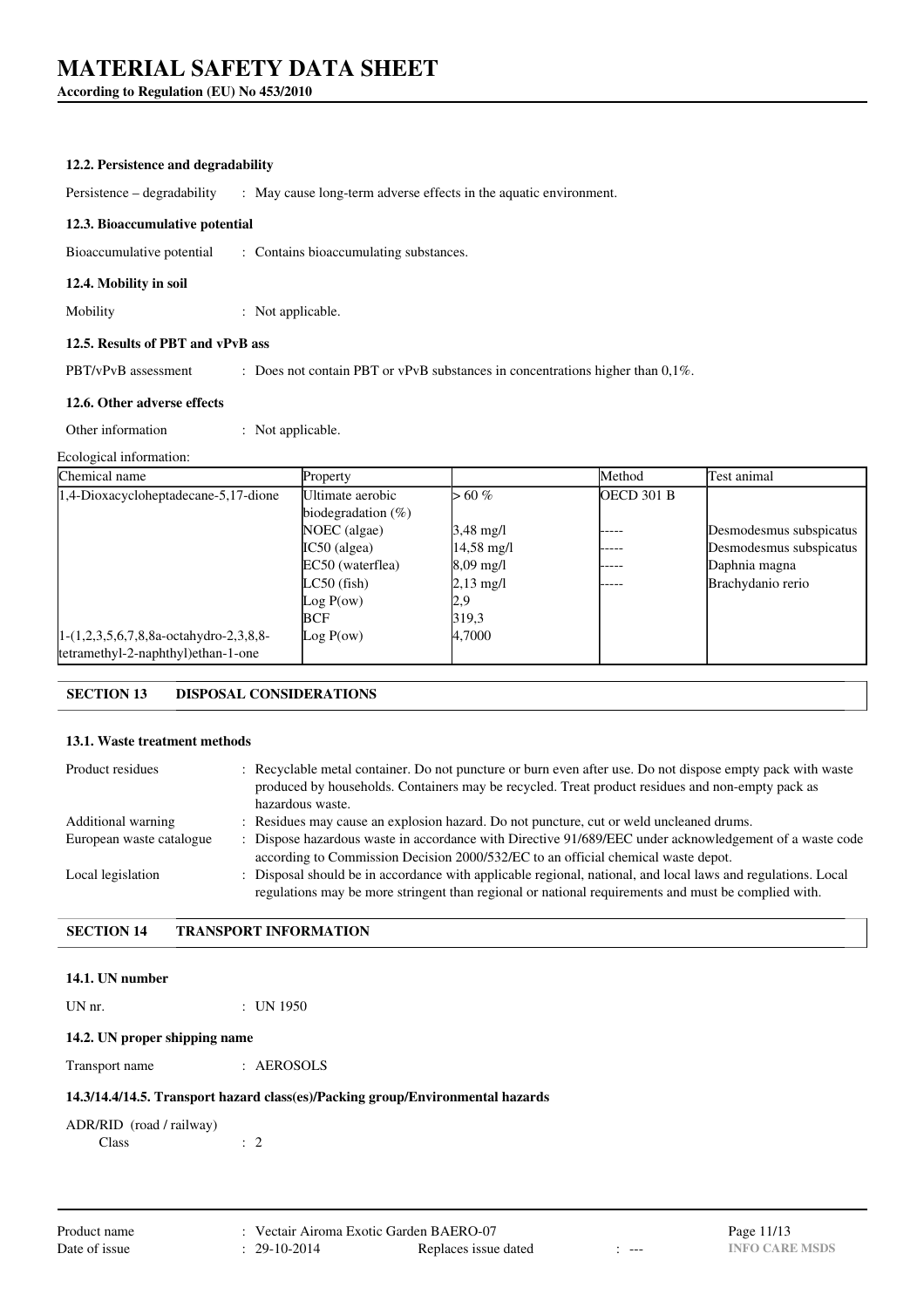**According to Regulation (EU) No 453/2010**

| Classification code<br>Packaging group<br>Danger label | : 5F<br>: 2,1     |
|--------------------------------------------------------|-------------------|
|                                                        |                   |
| IMDG (sea)                                             |                   |
| Class                                                  | $\colon 2$        |
| Packaging group                                        |                   |
| EmS (fire / spill)                                     | $: F - D / S - U$ |
| Marine pollutant                                       | : No              |
| IATA (air)                                             |                   |
| Class                                                  | $\cdot$ 2         |

#### **14.6. Special precautions for user**

Other information : Country specific variations may apply. It is possible that a "Limited Quantity" exemption applies to the transport of this product.

### **14.7. Transport in bulk according to Annex II of MARPOL 73/78 and the IBC Code**

Marpol : Not intended to be carried in bulk according to International Maritime Organisation (IMO) instruments. Packaged liquids are not considered bulk.

## **SECTION 15 REGULATORY INFORMATION**

#### **15.1. Safety, health and environmental regulations/legislation specific for the substance or mixture**

accompanied by the phrase 'Use only as directed'.

Community regulations : Regulation (EC) No 453/2010 (REACH), Regulation (EC) No 1272/2008 (CLP), 75/324/EEC (aerosols) and other regulations. In the UK it is recommended that all aerosols should be labelled on the back with the warning about the dangers of volatile solvent abuse. The label should contain the badge 'Solvent Abuse Can Kill Instantly'

**15.2. Chemical safety assessment**

Chemical safety assessment : Not applicable.

**SECTION 16 OTHER INFORMATION**

#### **16.1. Other information**

The information in this safety data sheet is compiled in compliance with Regulation (EC) No 453/2010 dated 20 May 2010 and accurate to the best of our knowledge and experience at the date of issue specified. It is the user's obligation to use this product safely and to comply with all applicable laws and regulations concerning the use of the product. This safety data sheet complements the technical information sheets but does not replace them and offers no warranty with regard to product properties.

Users are also forewarned for any hazards involved when the product is used for other purposes than those for which it is designed.

Changed or new information with regard to the previous release is indicated with an asterisk (\*).

Full text of R-phrases mentioned in section 3:

| R <sub>11</sub> | Highly flammable.     |
|-----------------|-----------------------|
| R <sub>12</sub> | Extremely flammable.  |
| R22             | Harmful if swallowed. |
| R <sub>36</sub> | Irritating to eyes.   |